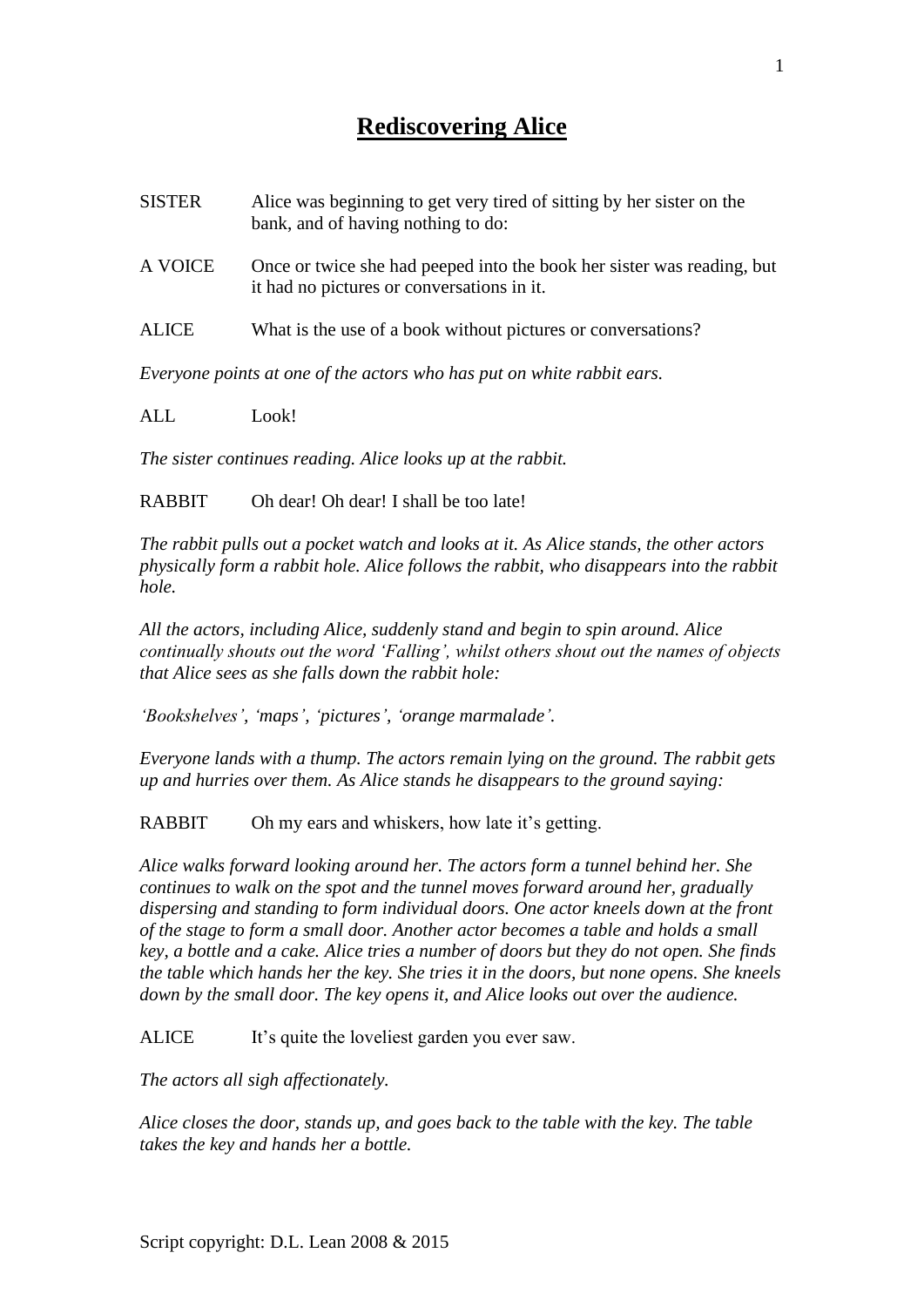## TABLE Drink me!

A VOICE Look first, and see if it's marked poison or not.

*Alice looks at the bottle, shakes her head, and drinks. In mime, she starts to shrink. The other actors all stretch upward – including the small door and the table.*

*Alice goes to the small door only to find it locked. She goes back to the table, which holds the key up beyond her reach. Alice sits down and cries.*

A VOICE Come, there's no use in crying like that!

A VOICE I advise you to leave off this minute!

*The table reveals the cake, which is clasped between its feet. Alice takes it.*

TABLE Eat me!

*Alice starts to eat, then mimes growing larger. The other actors melt to the ground saying:*

ALL Curiouser and curiouser.

*Alice scrambles to collect the key again, hurries to the small door – only to find it even smaller. Hand sized. She begins to cry again.*

- A VOICE You ought to be ashamed of yourself!
- A VOICE A great girl like you to go on crying in this way!
- A VOICE Stop it at once, I tell you!

*The rabbit suddenly stands up again. Alice looks at him.*

RABBIT Oh! The Duchess, the Duchess! Oh! Won't she be savage if I've kept her waiting!

ALICE If you please,  $Sir -$ 

*The rabbit drops a fan and some gloves and then drops down to the ground again.*

*Alice picks up the fan and gloves and starts to fan herself.*

- ALL Dear, dear! How queer everything is today!
- ALICE I wonder if I've been changed in the night? Who in the world am I?

A VOICE Ada?

A VOICE No, her hair goes in such long ringlets.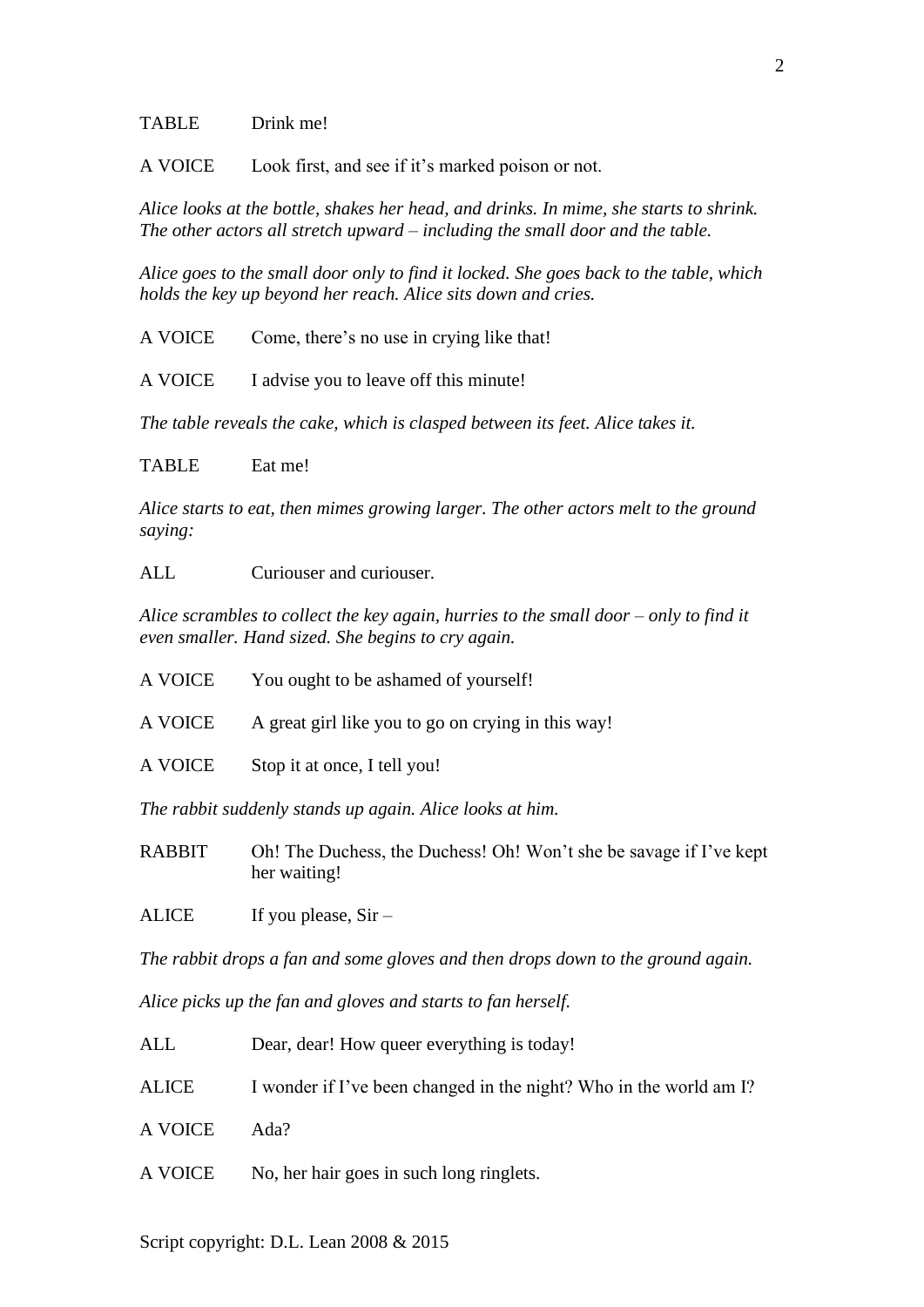| A VOICE        | Mabel?                                                                                                                  |
|----------------|-------------------------------------------------------------------------------------------------------------------------|
| <b>A VOICE</b> | No, she knows so very little.                                                                                           |
| <b>ALICE</b>   | I'll try if I know all the things I used to know.                                                                       |
| <b>A VOICE</b> | Four times five is twelve.                                                                                              |
| A VOICE        | Four times six is thirteen.                                                                                             |
| <b>A VOICE</b> | London is the capital of Paris.                                                                                         |
| A VOICE        | Paris is the capital of Rome.                                                                                           |
| ALL.           | How doth the little crocodile<br>Improve his shining tail,<br>And pour the waters of the Nile<br>On every golden scale! |
|                | How cheerfully he seems to grin,<br>How neatly spreads his claws,<br>And welcomes little fishes in,                     |

With gently smiling jaws.

*Alice bursts into tears again. The other actors all cry with her as they stand up tall. Alice puts the gloves and fan down and suddenly looks up at the other actors.*

ALICE I must be growing small again.

*Alice runs over to the door, which is shut. She runs over the table, which is holding the key too high. She bursts into tears again! The other actors move around the stage as if they are swimming, gradually they take on the mannerisms of different animals. Alice starts swimming too.*

ALICE I wish I hadn't cried so much! I shall be drowned in my own tears.

*An actor with mouse ears swims next to her.*

ALICE O Mouse, do you know a way out of this pool?

*The mouse looks at her but doesn't respond.*

ALICE Perhaps he doesn't understand English. I'll try something out of my French phrase book. *(To Mouse.)* Ou est ma chatte?

*The Mouse quivers with fright.*

ALICE Oh, I beg your pardon! I quite forgot that you don't like cats. Our cat, Dinah is such a dear thing.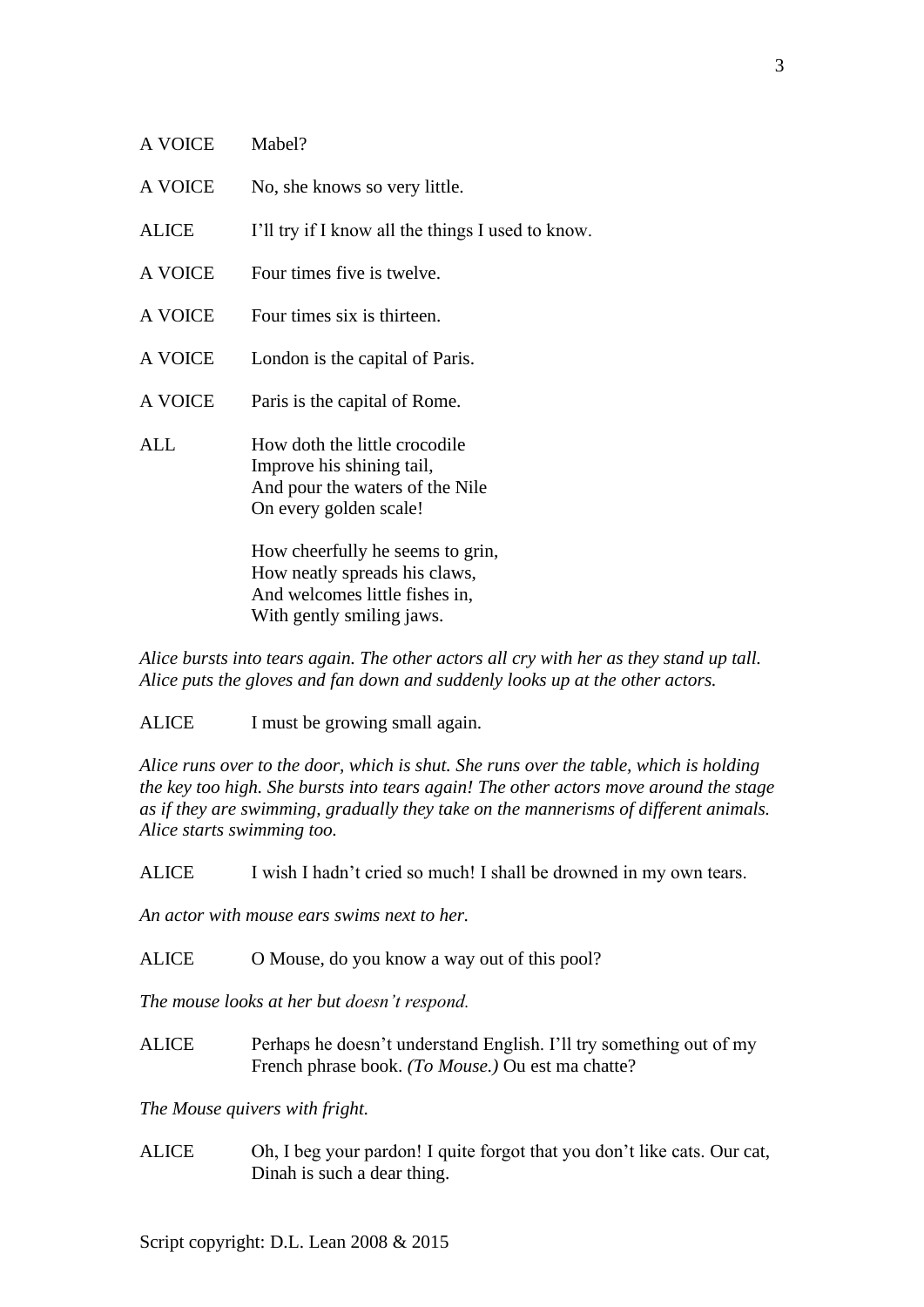MOUSE *(Shrill and passionate.)* Not like cats! Would *you* like cats if you were me? Nasty, low, vulgar things! Don't let me hear the name again! Let us get to the shore.

*Everyone mimes swimming forward until they are all standing along the front of the stage.*

| <b>DODO</b>  | The best thing to get us dry would be a Caucus race.                                                                              |
|--------------|-----------------------------------------------------------------------------------------------------------------------------------|
| <b>ALICE</b> | What <i>is</i> a Caucus race?                                                                                                     |
| <b>DODO</b>  | Why the best way to explain it is to do it. The race is run in a circle.<br>You can begin when you like, and leave when you like. |

*Everyone starts running around in a circle, each with their own animal characteristic. After a while the Dodo calls out:*

| <b>DODO</b>                                                                | The race is over! <i>Everybody</i> has won and <i>all</i> must have prizes. |  |
|----------------------------------------------------------------------------|-----------------------------------------------------------------------------|--|
| ALL                                                                        | But who is to give the prizes.                                              |  |
| <b>DODO</b>                                                                | <i>(Pointing at Alice.)</i> Why she of course.                              |  |
| ALL                                                                        | Prizes! Prizes!                                                             |  |
| Alice pulls a small tin of pastels out of her pocket and hands them round. |                                                                             |  |
| <b>MOUSE</b>                                                               | She must have a prize herself you know.                                     |  |
| <b>DODO</b>                                                                | Of course. What else do you have in your pocket?                            |  |
| <b>ALICE</b>                                                               | (Pulling out a thimble and handing it to him.) A thimble.                   |  |
| <b>DODO</b>                                                                | ( <i>Returning it.</i> ) We beg your acceptance of this elegant thimble.    |  |
| <b>ALICE</b>                                                               | Thank you. Oh, I do wish Dinah was here.                                    |  |

DODO And who is Dinah?

MOUSE *(Crossly.)* Her cat.

*Everyone gasps and scurries away whispering about what terrible things cats are and how rude Alice is. They stand with their backs turned on Alice.*

ALICE I wish I hadn't mentioned Dinah. Nobody seems to like her down here. Oh, my dear Dinah, I wonder if I shall ever see you anymore.

*Everyone becomes trees and flowers, stretched high above Alice, who weaves her way through them. Someone becomes the Caterpillar. Alice approaches.*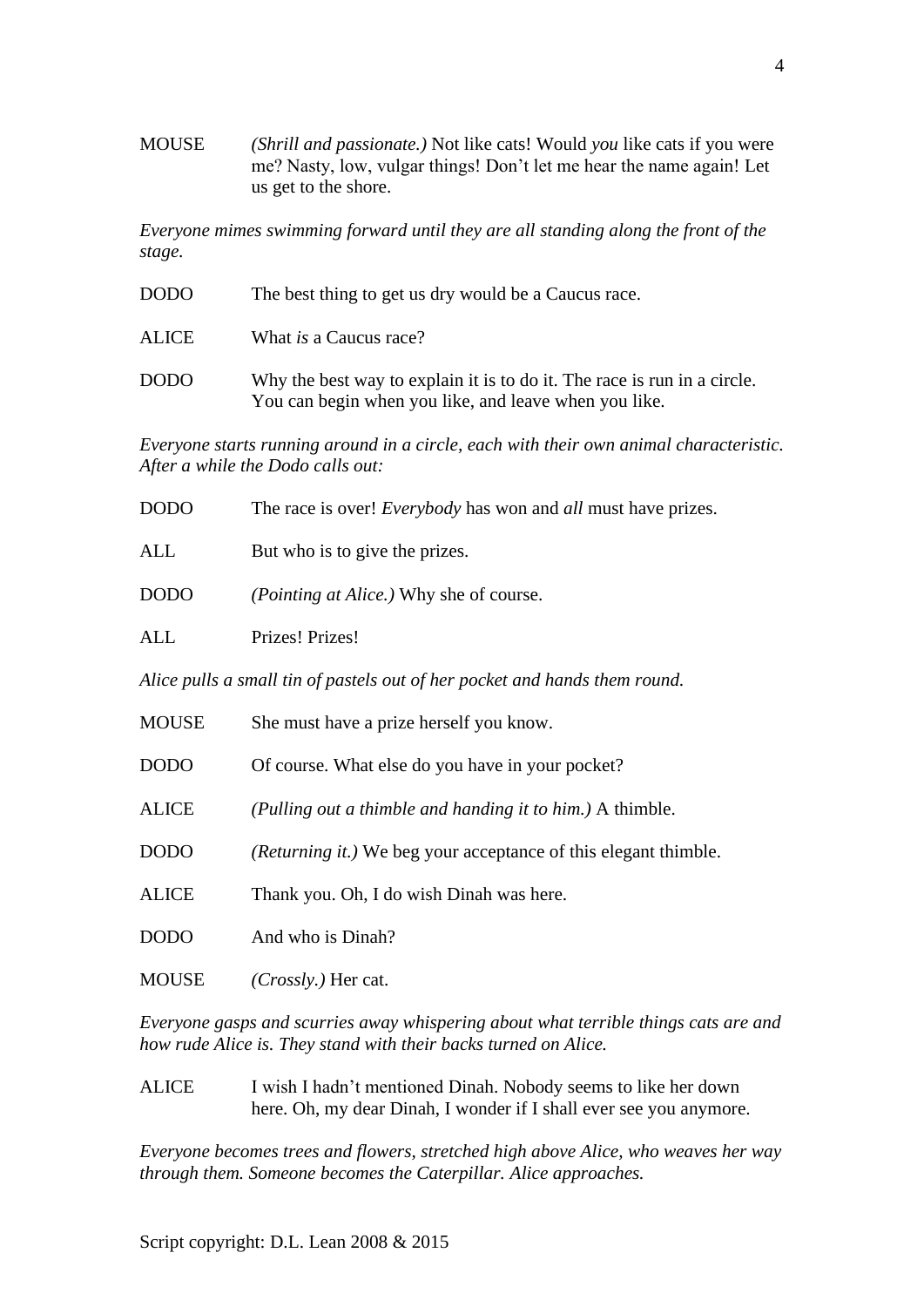| <b>CATERP</b> | Who are you?                                                                                                                                                                                                  |
|---------------|---------------------------------------------------------------------------------------------------------------------------------------------------------------------------------------------------------------|
| <b>ALICE</b>  | I hardly know, Sir. I know who I was when I got up this morning, but I<br>must have changed several times since then.                                                                                         |
| <b>CATERP</b> | Explain yourself!                                                                                                                                                                                             |
| <b>ALICE</b>  | I can't explain myself, I'm afraid, Sir, because I'm not myself you see.                                                                                                                                      |
| <b>CATERP</b> | I don't see.                                                                                                                                                                                                  |
| <b>ALICE</b>  | I can't understand it myself. Being so many sizes in one day is very<br>confusing. When you have to turn into a chrysalis, and then after that<br>into a butterfly, you'll feel a little confused, won't you? |
| <b>CATERP</b> | Not at all. Who are you?                                                                                                                                                                                      |

*Alice is fed up and walks away.*

Come back! I've something important to say!

*Alice turns and comes back.*

Keep your temper!

| <b>ALICE</b>  | Is that all?                                                                                                                                                        |
|---------------|---------------------------------------------------------------------------------------------------------------------------------------------------------------------|
| <b>CATERP</b> | So you think you're changed do you?                                                                                                                                 |
| <b>ALICE</b>  | I can't remember things as I used – and I don't keep the same size for<br>ten minutes together!                                                                     |
| <b>CATERP</b> | What size do you want to be?                                                                                                                                        |
| <b>ALICE</b>  | I should like to be a little larger. Three inches is such a wretched height<br>to be.                                                                               |
| <b>CATERP</b> | It is a very good height indeed. (Starts to slither away.) One side of the<br>mushroom will make you grow taller, and the other side will make you<br>grow shorter. |

*Alice mimes nibbling on bits of the mushroom and growing again.*

*Alice watches as two actors become footmen.*

| FOOT 1 | For the Duchess. An invitation from the Queen to play croquet. |  |  |  |
|--------|----------------------------------------------------------------|--|--|--|
|--------|----------------------------------------------------------------|--|--|--|

FOOT 2 From the Queen. An invitation for the duchess to play croquet.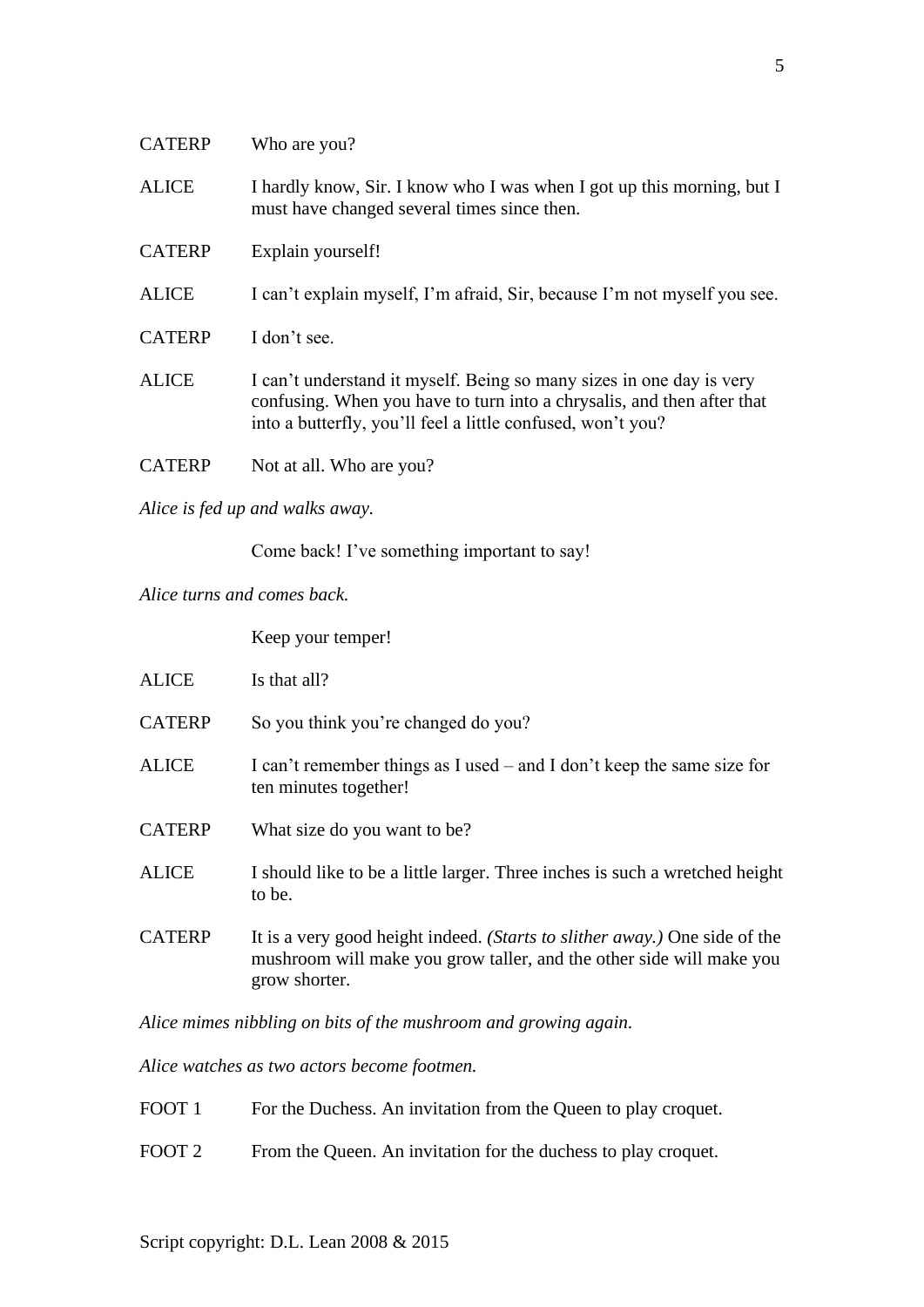*Alice steps in between the two footmen.*

*Suddenly an actor becomes the Duchess, another, the Cook and another, the Cheshire Cat. The Cheshire Cat holds a false grin on a stick, the Cook stirs with a wooden spoon, and the Duchess cradles a 'baby' in a blanket. They are arguing. The Duchess sneezes. Alice jumps.*

| <b>DUCHESS</b> | Pepper! Pepper! There is too much pepper in that soup!                                                        |
|----------------|---------------------------------------------------------------------------------------------------------------|
| <b>COOK</b>    | Be quiet! There most certainly is not!                                                                        |
| <b>DUCHESS</b> | Don't you tell me to be quiet! There is too much pepper!                                                      |
| <b>COOK</b>    | There is not!                                                                                                 |
| <b>DUCHESS</b> | Is!                                                                                                           |
| <b>COOK</b>    | Is not!                                                                                                       |
| <b>DUCHESS</b> | Is! Is! Is!                                                                                                   |
| <b>COOK</b>    | Oh, be quiet!                                                                                                 |
| <b>DUCHESS</b> | How dare you!                                                                                                 |
| <b>ALICE</b>   | (Politely to the Duchess.) Please would you tell me why your cat grins<br>like that.                          |
| <b>DUCHESS</b> | It's a Cheshire Cat. That's why! You don't know much, and that's a<br>fact! (Shouting at her baby.) Pig! Pig! |
|                |                                                                                                               |

*Suddenly the Cook starts hitting the Duchess and the baby with her spoon. The Duchess takes no notice.*

ALICE Oh, please mind what you're doing!

*The cook stops and returns to stirring the stew.*

- DUCHESS If everybody minded their own business the world would go round a deal faster than it does.
- DUCHESS *(Flinging the baby to Alice.)* Here! You may nurse it a bit, if you like! I must get ready to play croquet with the Queen.

*The Duchess walks away, followed by the Cook. Alice rocks the baby. She looks at the baby's face and is clearly alarmed.*

ALICE Why you *really* are a pig!

*She puts the pig down and turns to see the Cheshire cat.*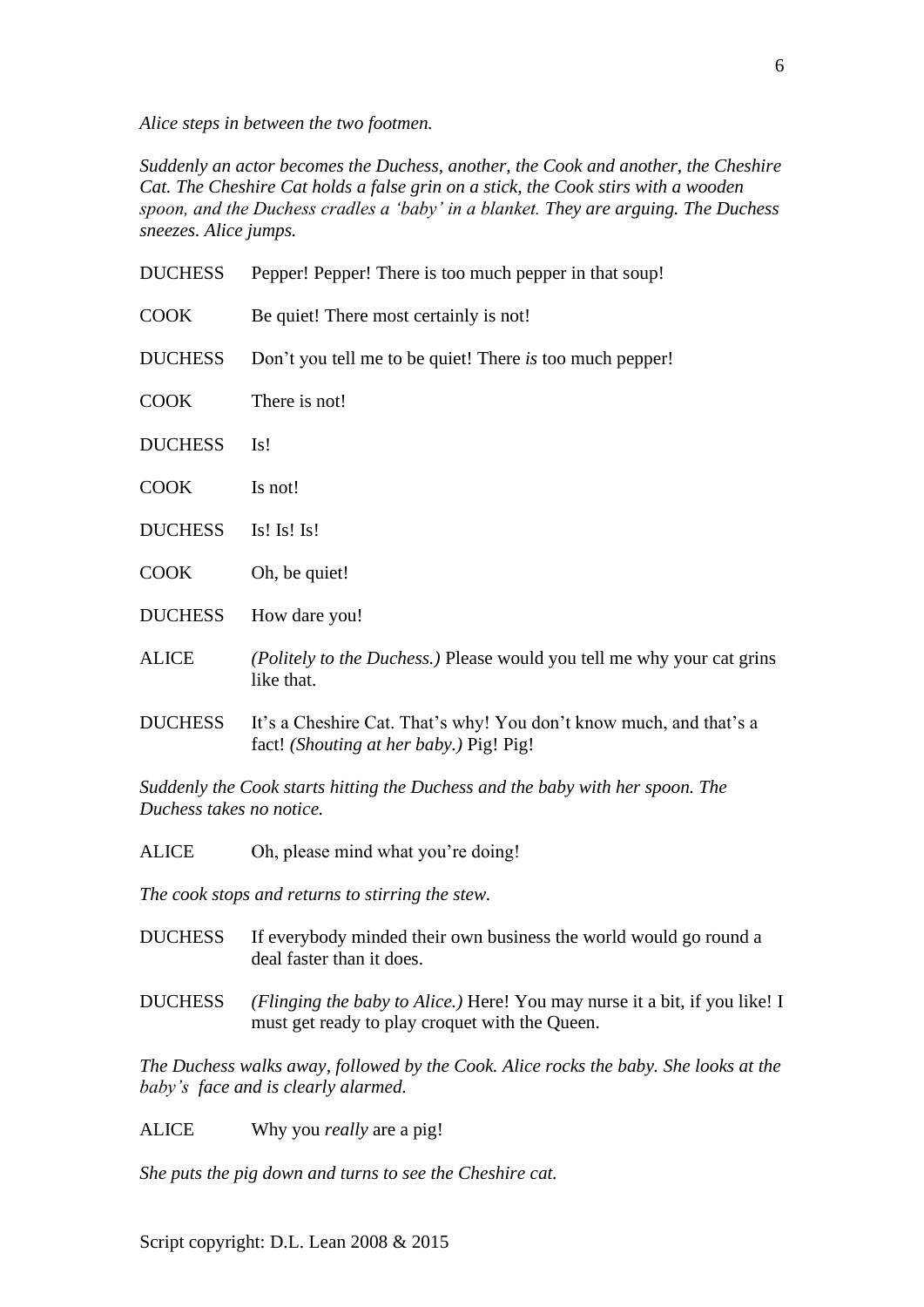| <b>CAT</b>        | Do you play croquet with the Queen today?                                                                                                                                       |  |
|-------------------|---------------------------------------------------------------------------------------------------------------------------------------------------------------------------------|--|
| <b>ALICE</b>      | I should very much like to, but I haven't been invited.                                                                                                                         |  |
| <b>CAT</b>        | You'll see me there.                                                                                                                                                            |  |
| <b>ALICE</b>      | Would you tell me please which way I ought to go from here?                                                                                                                     |  |
| <b>CAT</b>        | That depends a good deal on where you want to get to. In that direction<br>lives a Hatter and in that direction lives a March Hare. Visit either you<br>like: they're both mad. |  |
| <b>ALICE</b>      | But I don't want to go among mad people.                                                                                                                                        |  |
| <b>CAT</b>        | Oh, you can't help that. We're all mad here. I'm mad. You're mad.                                                                                                               |  |
| <b>ALICE</b>      | How do you know I'm mad?                                                                                                                                                        |  |
| <b>CAT</b>        | You must be or you wouldn't have come here. Bye the bye, what<br>became of the baby? I'd nearly forgotten to ask.                                                               |  |
| <b>ALICE</b>      | It turned into a pig.                                                                                                                                                           |  |
| <b>CAT</b>        | I thought it would.                                                                                                                                                             |  |
| The cat vanishes. |                                                                                                                                                                                 |  |

ALICE I've seen hatters before. The March Hare will be the most interesting, and perhaps, as this is May, it won't be raving mad – at least not as mad as it was in March.

*The Cat reappears*

- CAT Did you say pig or fig?
- ALICE I said pig, and I wish you wouldn't keep appearing and vanishing so suddenly: you make one quite giddy.

CAT All right.

*The cat vanishes in slow motion behind a stage block leaving only its grin on a stick held up.*

ALICE Well, I've often seen a cat without a grin, but a grin without a cat! It's the most curious thing I ever saw in my life.

*3 actors come forward and become the Mad Hatter, the March Hare and the Dormouse. Other actors crouch down to become a very long table – the Hatter and Hare may put a large white table cloth over the table. The actors sit behind the table on one corner. The Dormouse is asleep between the others. Alice approaches.*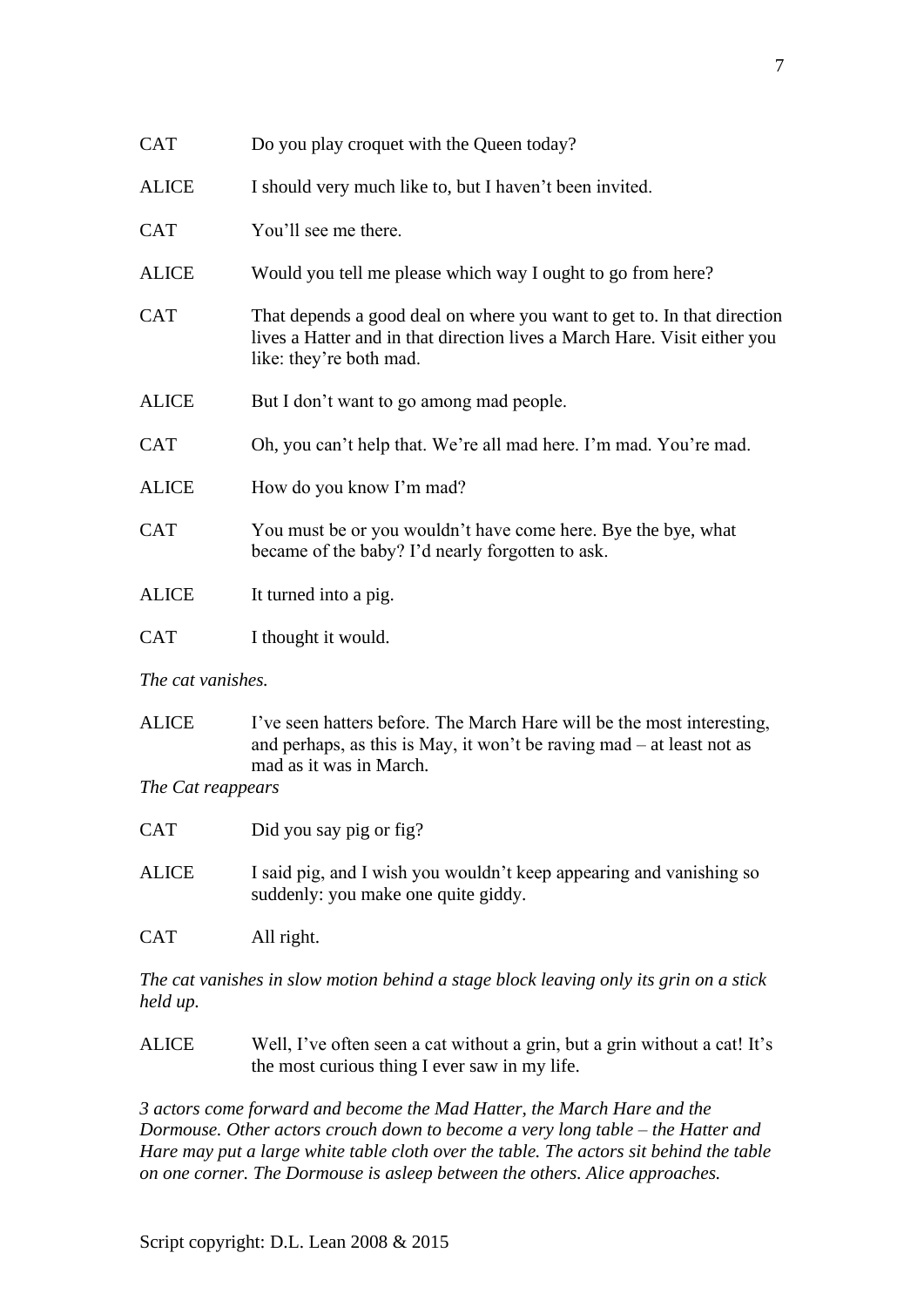- ALL No room! No room!
- ALICE *(Sitting)* There's *plenty* of room.
- HARE Have some wine.
- ALICE I don't see any wine.
- HARE There isn't any.
- ALICE Then it wasn't very civil of you to offer it.
- HARE It wasn't very civil of you to sit down without being invited.
- HATTER Your hair wants cutting.
- ALICE You should learn not to make personal remarks. It's very rude.
- HATTER Why is a raven like a writing desk?
- ALICE I believe I can guess that.
- HARE Do you mean that you think you can find out the answer to it?
- ALICE Exactly so.
- HARE Then you should say what you mean.
- ALICE I do. At least I mean what I say. That's the same thing, you know.
- HATTER Not the same thing a bit! Why, you might just as well say that 'I see what I eat' is the same as 'I eat what I see.'
- HARE You might just as well say that 'I like what I get' is the same thing as 'I get what I like!'
- DORM You might just as well say that 'I breathe when I sleep' is the same thing as 'I sleep when I breathe'.
- HATTER It *is* the same thing with you. *(Pause)* What day of the month is it?
- ALICE The fourth.
- HATTER Have you guessed the riddle yet?
- ALICE No, I give it up. What's the answer?
- HATTER I haven't the slightest idea.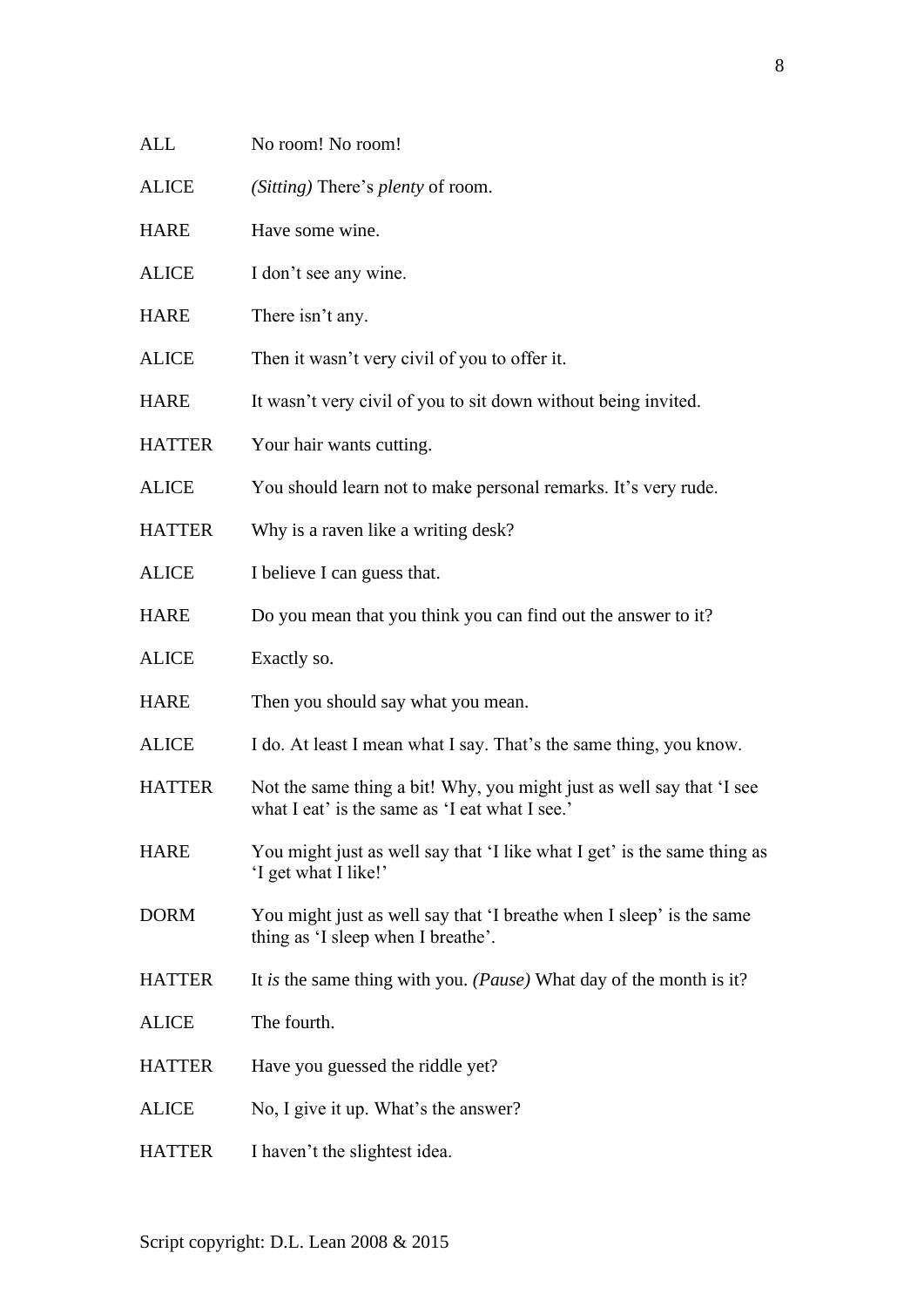| <b>HARE</b>   | Wake up Dormouse.                                                                                                                |
|---------------|----------------------------------------------------------------------------------------------------------------------------------|
| <b>DORM</b>   | (Feebly) I wasn't asleep. I heard every word you fellows were saying.                                                            |
| <b>HARE</b>   | Tell us a story.                                                                                                                 |
| <b>HATTER</b> | And be quick about it or you'll be asleep again before it's done.                                                                |
| <b>DORM</b>   | Once upon a time there were three little sisters, and their names were<br>Elsie, Lacie and Tillie. They lived in a treacle well. |
| <b>ALICE</b>  | There's no such thing.                                                                                                           |
| <b>DORM</b>   | If you can't be civil you'd better finish the story yourself.                                                                    |
| <b>ALICE</b>  | No, please go on.                                                                                                                |
| <b>DORM</b>   | Treacle. <i>(Yawns.)</i> and they drew all manner of things – everything that<br>begins with an $M -$                            |
| <b>ALICE</b>  | Why with an M?                                                                                                                   |
| <b>HARE</b>   | Why not?                                                                                                                         |
| <b>DORM</b>   | Such as mouse-traps, and the moon, and memory and muchness – did<br>you ever see such a thing as a drawing of a muchness!        |
| <b>ALICE</b>  | I don't think $-$                                                                                                                |
| <b>HATTER</b> | Then you shouldn't talk.                                                                                                         |

*Alice is very offended. She stands up and walks away. The Dormouse falls asleep instantly and the Hare and Hatter take no notice of her leaving.*

ALICE I'll never go *there* again!

*The actors come out of role and scatter across the stage.* 

A VOICE Make way for the King and Queen of Hearts!

*Actors become the Queen, the King, the Knave and the white Rabbit. The Queen notices Alice.*

- QUEEN Who is this? What's your name child?
- ALICE My name is Alice, your Majesty.
- QUEEN *(Furious)* Off with her head! Off with her head!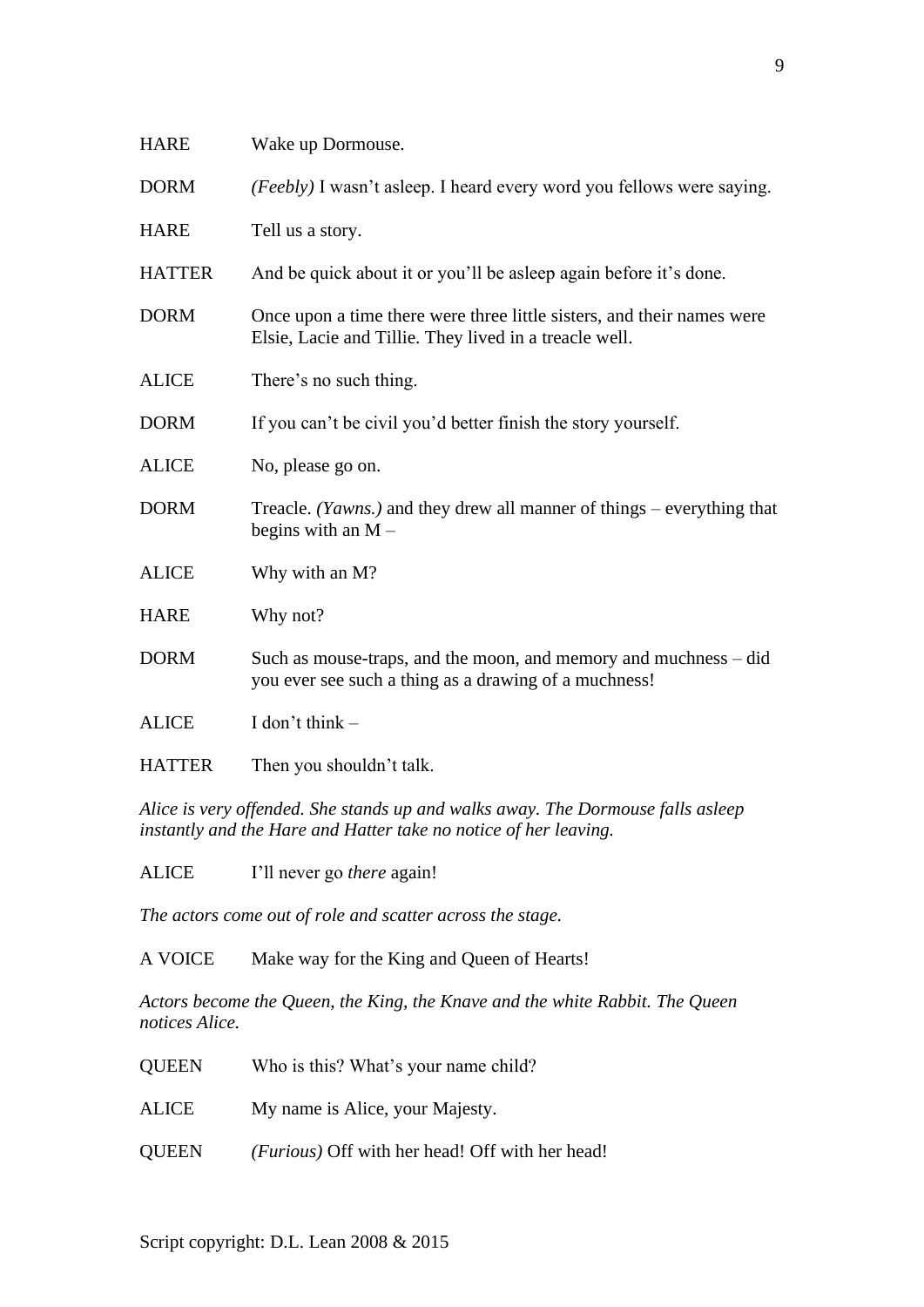| <b>ALICE</b> | Nonsense!                               |
|--------------|-----------------------------------------|
| <b>KING</b>  | Consider, my dear: she is only a child! |
| <b>QUEEN</b> | Can you play croquet?                   |
| <b>ALICE</b> | Yes.                                    |
| <b>OUEEN</b> | Come on, then!                          |

*The procession moves off around the stage.*

| RABBIT        | It's $-$ it's a very fine day.                                                |
|---------------|-------------------------------------------------------------------------------|
| ALICE         | Very. Where's the Duchess?                                                    |
| <b>RABBIT</b> | Hush! Hush! She's under sentence of execution. She boxed the<br>Queen's ears. |

*Alice laughs.*

Oh, hush! The Queen will hear you!

QUEEN *(Loudly.)* Get to your places!

*Everyone rushes to their places to play croquet.*

ALICE Why the croquet balls are hedgehogs! And the mallets are flamingos!

*The Cheshire Cat strolls over to Alice.*

CAT How do you like the Queen?

ALICE Not at all. She's so extremely –

*The Queen approaches.*

Likely to win the game.

*The Queen smiles and moves on.*

| <b>KING</b>  | <i>(To Alice)</i> Who are you talking to. I don't like the look of it at all.<br>However, it may kiss my hand if it likes.     |
|--------------|--------------------------------------------------------------------------------------------------------------------------------|
| <b>CAT</b>   | I'd rather not.                                                                                                                |
| <b>KING</b>  | Don't be impertinent. And don't look at me like that. (Calling the<br>Queen.) My dear, I wish you would have this cat removed. |
| <b>QUEEN</b> | Either you or your head must be off! Take your choice!                                                                         |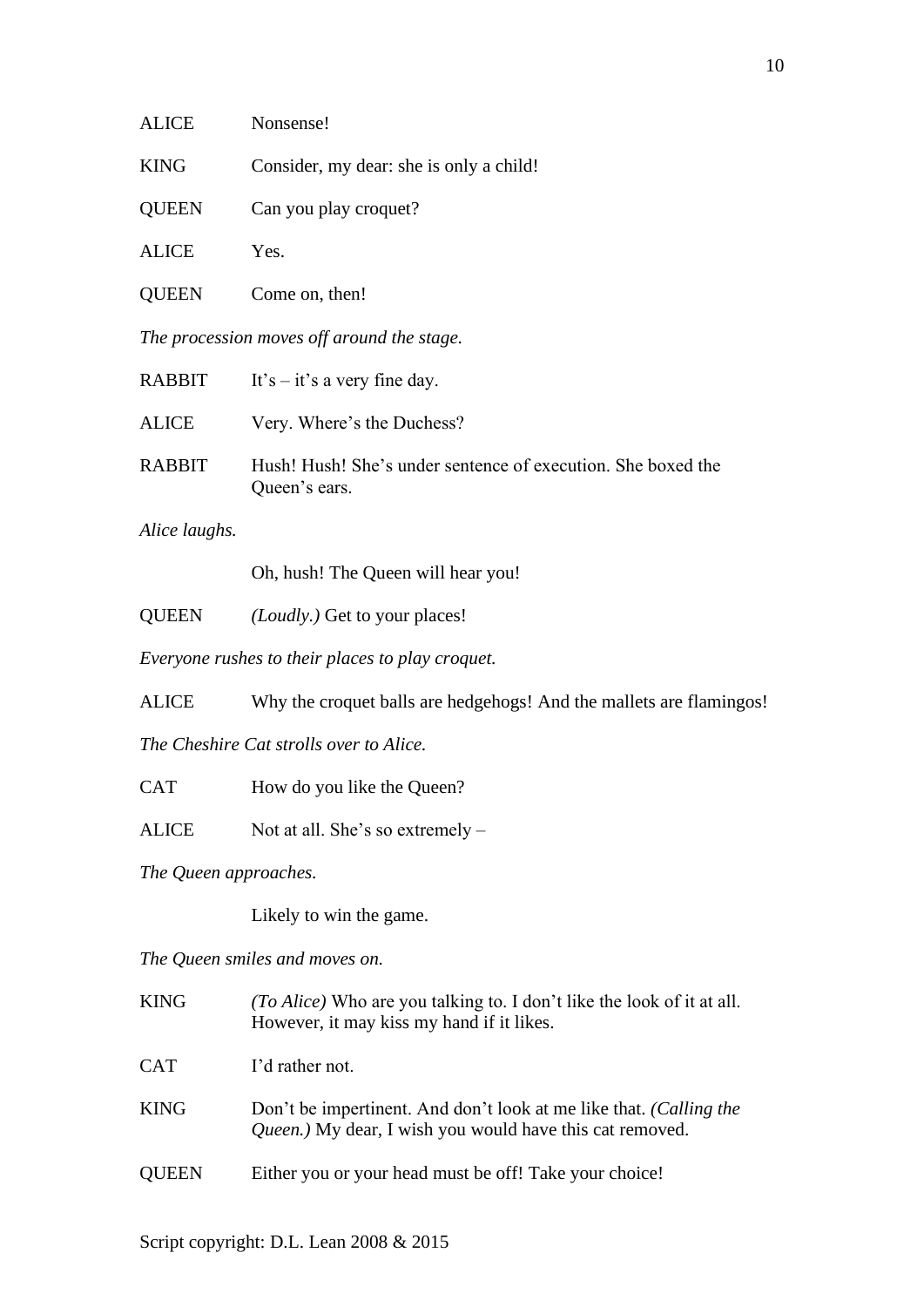*The Cheshire Cat scurries away.*

| <b>QUEEN</b>                  | <i>(To Alice)</i> Have you seen the Mock Turtle yet?                                                             |  |
|-------------------------------|------------------------------------------------------------------------------------------------------------------|--|
| <b>ALICE</b>                  | No. I don't even know what a Mock Turtle is.                                                                     |  |
| <b>QUEEN</b>                  | It's the thing Mock Turtle soup is made from. He shall tell you his<br>history. (To everyone.) Call the Gryphon! |  |
| A VOICE                       | Call the Gryphon!                                                                                                |  |
| A VOICE                       | Call the Gryphon!                                                                                                |  |
| A VOICE                       | Call the Gryphon!                                                                                                |  |
| An actor becomes the Gryphon. |                                                                                                                  |  |

QUEEN Take this young lady to see the Mock Turtle.

*The game ends and everyone scatters.*

*An actor becomes the Mock Turtle.*

- GRYPHON *(To Turtle.)* This here young lady. She wants for to know your history, she do.
- TURTLE I'll tell it to her. Sit down, both of you, and don't speak a word till I've finished.

*They sit down and the Mock Turtle tearfully tells his story.*

Once I was a real turtle. When we were little we went to school in the sea. The master was an old turtle – we used to call him Tortoise. We called him tortoise because he taught us. We had the best of educations. We did ten hours the first day, nine the next and so on.

- GRYPHON That's the reason they're called lessons, because they lessen from day to day. Tell her something about the games now.
- TURTLE You may not have lived under the sea, so you can have no idea what a delightful thing a Lobster Quadrille is.
- GRYPHON You first form into a line across the sea shore.
- TURTLE Two lines. Each with a lobster as a partner. Would you like to see a little of it?
- ALICE Very much indeed.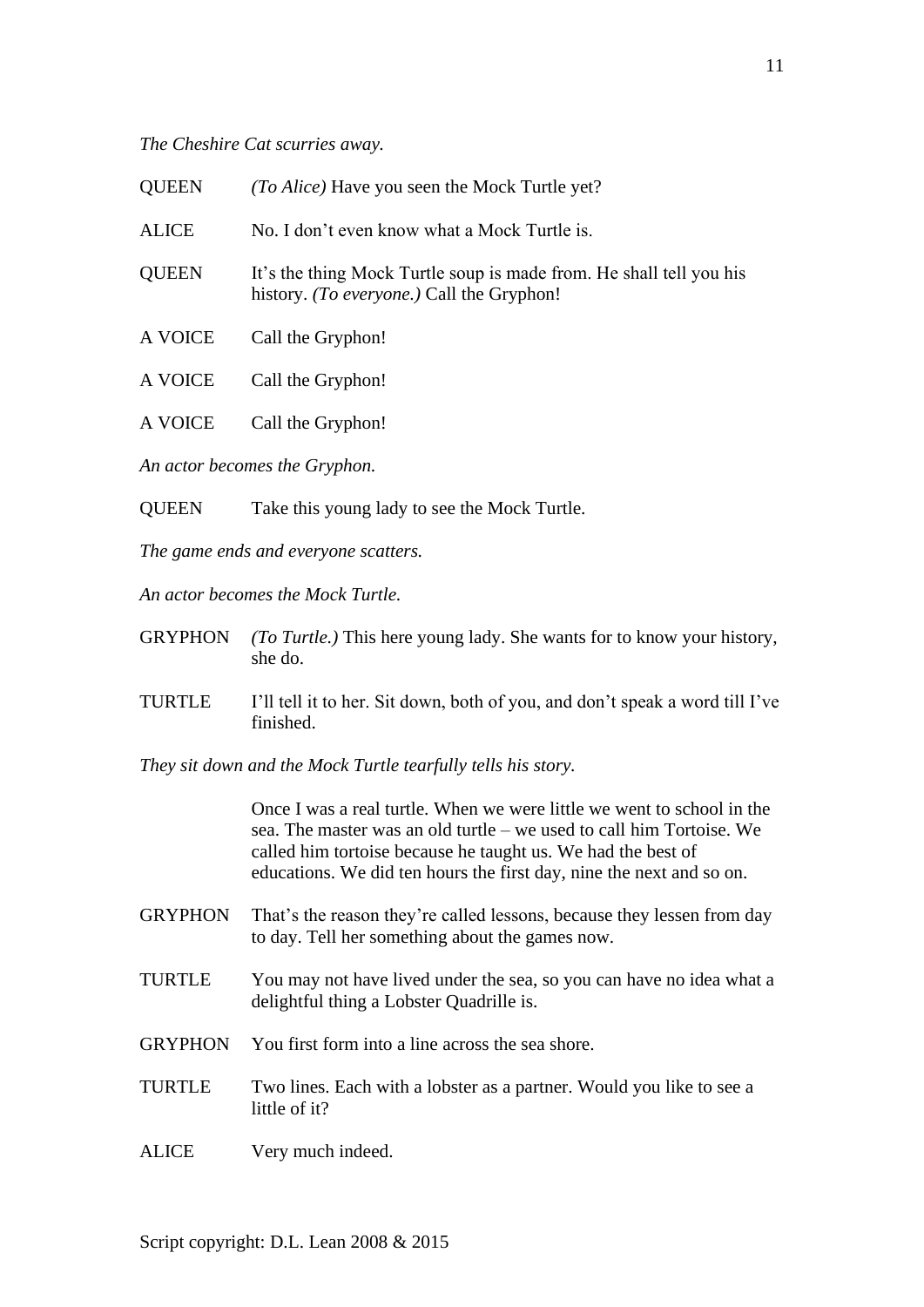TURTLE Come, let's try. We can do it without lobsters, you know.

*Everyone on stage has formed two lines. They begin to dance and sing as they swap places with the partner opposite them:*

"Will you walk a little faster?" said a whiting to a snail, "There's a porpoise close behind us, and he's treading on my tail. See how eagerly the lobsters and the turtles all advance! They are waiting on the shingle -- will you come and join the dance?

Will you, won't you, will you, won't you, will you join the dance? Will you, won't you, will you, won't you, won't you join the dance?

"You can really have no notion how delightful it will be When they take us up and throw us, with the lobsters, out to sea!" But the snail replied "Too far, too far!" and gave a look askance - Said he thanked the whiting kindly, but he would not join the dance.

Would not, could not, would not, could not, would not join the dance. Would not, could not, would not, could not, could not join the dance.

"What matters it how far we go?" his scaly friend replied. "There is another shore, you know, upon the other side. The further off from England the nearer is to France - Then turn not pale, beloved snail, but come and join the dance.

Will you, won't you, will you, won't you, will you join the dance? Will you, won't you, will you, won't you, won't you joint the dance?

A VOICE The trial's beginning!

GRYPHON *(Grabbing Alice's hand.)* Come on!

ALICE What trial is it?

GRYPHON Come on!

*Everyone on stage forms the courtroom. The King and Queen are seated. The Knave stands before the, under guard. The White Rabbit stands close by. Alice stands/sits next to the Dormouse.*

- RABBIT Silence in court!
- A VOICE Silence in court!
- A VOICE Silence in court!
- KING Read the accusation!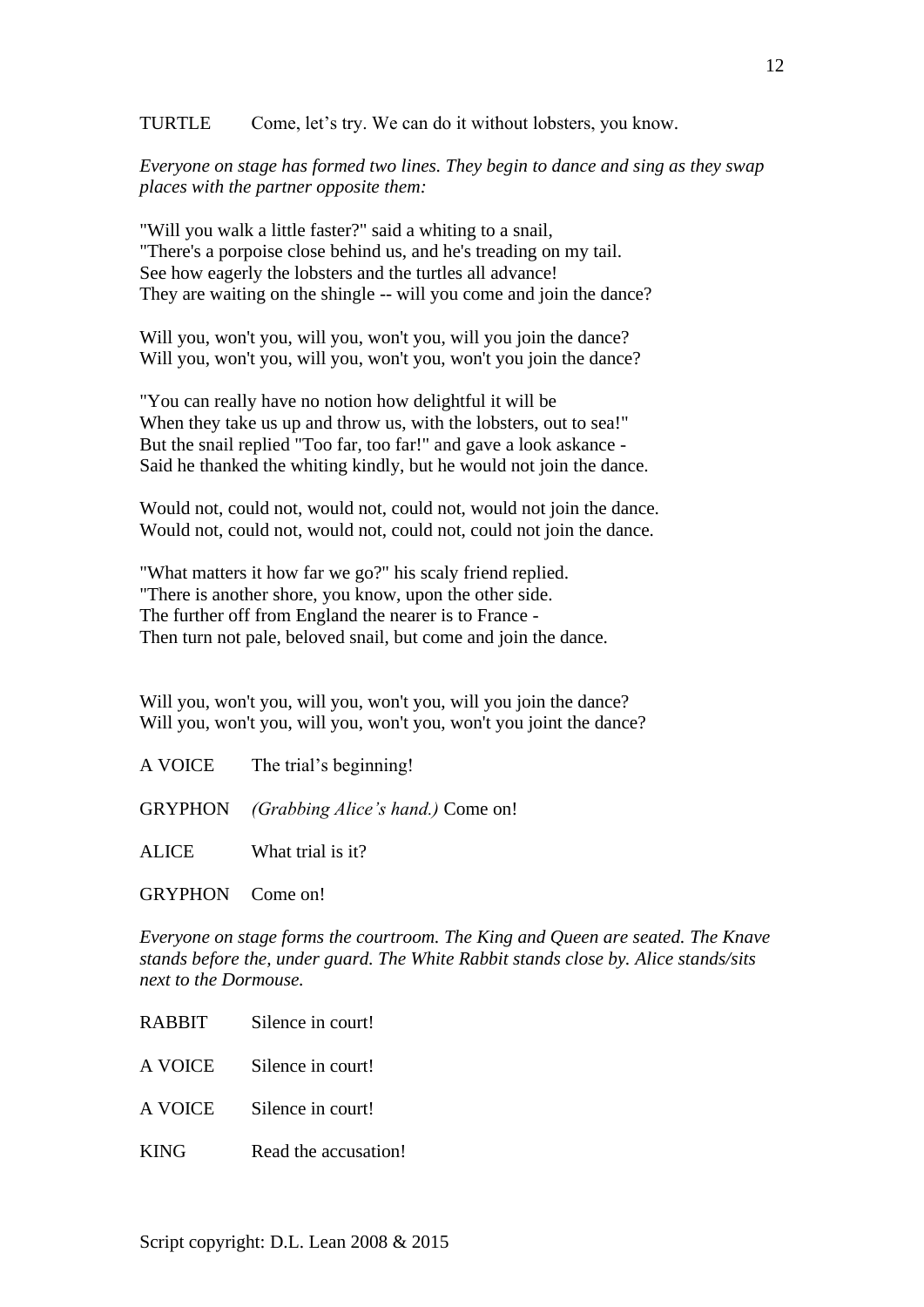| <b>RABBIT</b>             | The Queen of Hearts, she made some tarts,<br>All on a summer day:<br>The knave of hearts, he stole those tarts<br>And took them quite away!                                                                |  |
|---------------------------|------------------------------------------------------------------------------------------------------------------------------------------------------------------------------------------------------------|--|
| <b>KING</b>               | Jury, consider your verdict.                                                                                                                                                                               |  |
| <b>RABBIT</b>             | Not yet, not yet! There's a great deal to come before that.                                                                                                                                                |  |
| <b>KING</b>               | Call the first witness.                                                                                                                                                                                    |  |
| <b>RABBIT</b>             | First witness!                                                                                                                                                                                             |  |
| A VOICE                   | First witness!                                                                                                                                                                                             |  |
| <b>A VOICE</b>            | First witness!                                                                                                                                                                                             |  |
| The Hatter steps forward. |                                                                                                                                                                                                            |  |
| <b>KING</b>               | Take of your hat!                                                                                                                                                                                          |  |
| <b>HATTER</b>             | It isn't mine.                                                                                                                                                                                             |  |
| <b>KING</b>               | Stolen!                                                                                                                                                                                                    |  |
| <b>HATTER</b>             | I keep them to sell. I have none of my own. I'm a hatter.                                                                                                                                                  |  |
| <b>KING</b>               | Give your evidence, and don't be nervous or I'll have you executed on<br>the spot.                                                                                                                         |  |
| <b>HATTER</b>             | I'm a poor man, your Majesty, and I hadn't begun my tea and what<br>with bread and butter getting so thin and the twinkling of the tea. And<br>most things twinkled after that. Only the March Hare said - |  |
| <b>HARE</b>               | I didn't!                                                                                                                                                                                                  |  |
| <b>HATTER</b>             | You did!                                                                                                                                                                                                   |  |
| <b>HARE</b>               | I deny it!                                                                                                                                                                                                 |  |
| <b>KING</b>               | He denies it. Leave out that part.                                                                                                                                                                         |  |
| <b>HATTER</b>             | After that I cut some bread and butter. I'm a poor man your Majesty.                                                                                                                                       |  |
| <b>KING</b>               | You're a very poor speaker. If that's all you know you may stand<br>down.                                                                                                                                  |  |
| <b>KING</b>               | Next witness!                                                                                                                                                                                              |  |
| <b>RABBIT</b>             | Next witness!                                                                                                                                                                                              |  |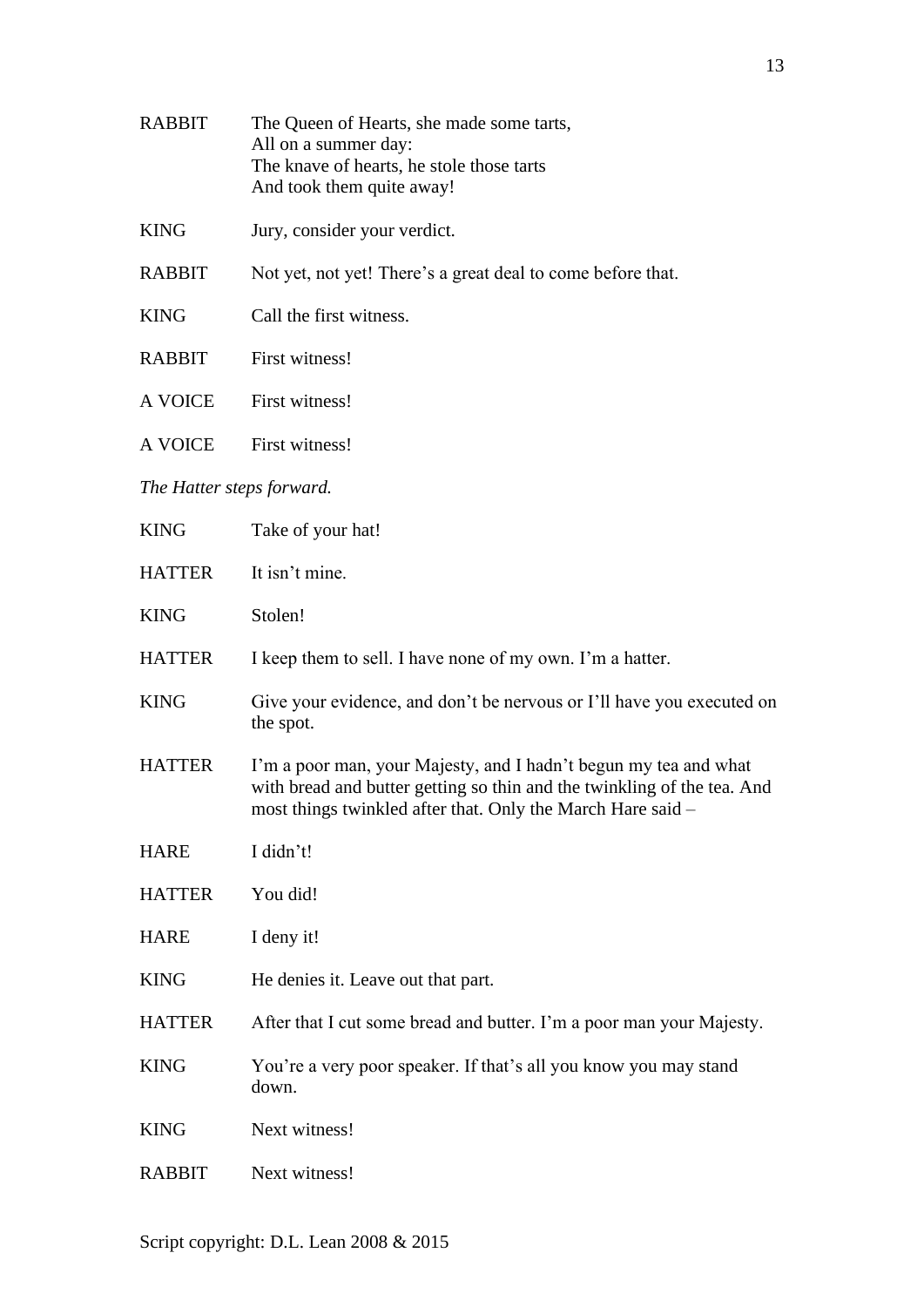A VOICE Next witness!

A VOICE Next witness!

*The Cook steps forward.*

| <b>KING</b>                                     | Give your evidence.                                                                                                                          |  |
|-------------------------------------------------|----------------------------------------------------------------------------------------------------------------------------------------------|--|
| <b>COOK</b>                                     | Shan't.                                                                                                                                      |  |
| A VOICE                                         | That child is growing so fast!                                                                                                               |  |
| A VOICE                                         | The girl keeps growing so!                                                                                                                   |  |
| A VOICE                                         | Cross examine the witness!                                                                                                                   |  |
| <b>KING</b>                                     | What were the tarts made out of?                                                                                                             |  |
| <b>COOK</b>                                     | Pepper.                                                                                                                                      |  |
| <b>DORM</b>                                     | Treacle.                                                                                                                                     |  |
| <b>QUEEN</b>                                    | Turn that Dormouse out of court! Suppress him! Pinch him! Off with<br>his whiskers!                                                          |  |
| <b>KING</b>                                     | Never mind! Call the next witness! (To Queen.) Really, my dear, you<br>must cross-examine the next witness. It quite makes my forehead ache. |  |
| <b>RABBIT</b>                                   | Alice!                                                                                                                                       |  |
| A VOICE                                         | Alice!                                                                                                                                       |  |
| A VOICE                                         | Alice!                                                                                                                                       |  |
| <b>ALICE</b>                                    | Alice? (Awkwardly) Here!                                                                                                                     |  |
| She knocks over some of the jury in her flurry. |                                                                                                                                              |  |
|                                                 | Oh, I beg your pardon.                                                                                                                       |  |
| A VOICE                                         | Hasn't she grown?                                                                                                                            |  |
| A VOICE                                         | Why, only five minutes ago she was such a little girl.                                                                                       |  |
| <b>KING</b>                                     | What do you know about this business?                                                                                                        |  |
| <b>ALICE</b>                                    | Nothing.                                                                                                                                     |  |

KING Nothing *whatever?*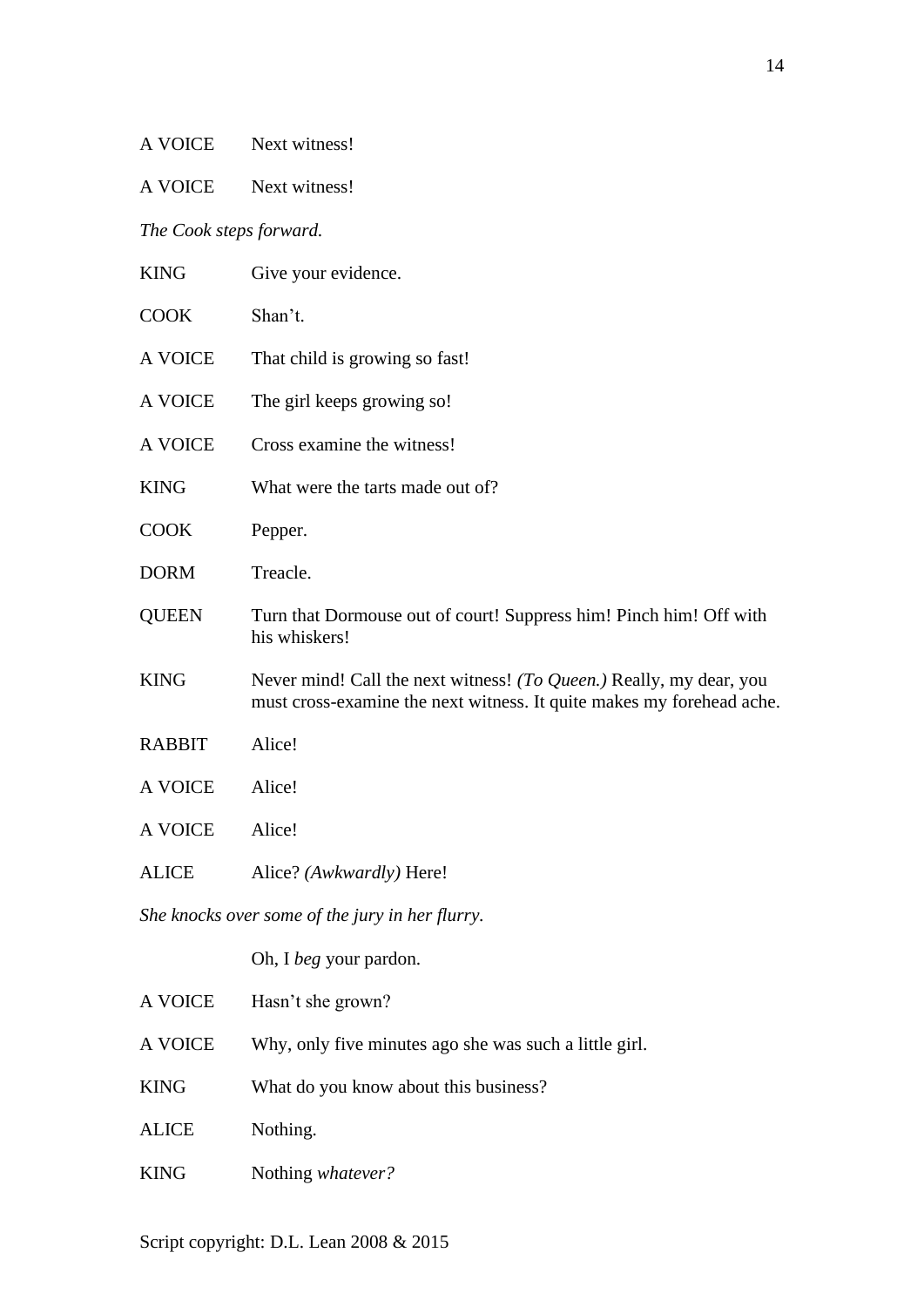| <b>ALICE</b>  | Nothing whatever.                                                                                                                                        |
|---------------|----------------------------------------------------------------------------------------------------------------------------------------------------------|
| <b>KING</b>   | (After consideration.) Silence! All persons more than a mile high are to<br>leave the court!                                                             |
| <b>ALICE</b>  | I'm not a mile high.                                                                                                                                     |
| <b>KING</b>   | You are.                                                                                                                                                 |
| <b>QUEEN</b>  | Nearly two miles high.                                                                                                                                   |
| <b>ALICE</b>  | Well I shan't go. That's not a regular rule. You invented it just now.                                                                                   |
| <b>KING</b>   | (Uncomfortable, but hasty.) Jury, consider your verdict.                                                                                                 |
| <b>RABBIT</b> | There's more evidence to come your Majesty. A letter written by the<br>prisoner.                                                                         |
| <b>QUEEN</b>  | What's in it?                                                                                                                                            |
| <b>RABBIT</b> | I haven't opened it yet.                                                                                                                                 |
| <b>KNAVE</b>  | Please, your Majesty, I didn't write it!                                                                                                                 |
| <b>KING</b>   | If you didn't sign it that only makes the matter worse. You must have<br>meant some mischief, or else you'd have signed your name like an<br>honest man. |
| <b>QUEEN</b>  | That <i>proves</i> his guilt, of course, so, off with his –                                                                                              |
| <b>ALICE</b>  | It doesn't prove anything of the sort! Why you don't even know what<br>the letter's about!                                                               |
| <b>KING</b>   | Let the jury consider their verdict!                                                                                                                     |
| <b>QUEEN</b>  | Sentence first – verdict afterwards!                                                                                                                     |
| <b>ALICE</b>  | Stuff and nonsense. The idea of having sentence first!                                                                                                   |
| <b>QUEEN</b>  | Hold your tongue!                                                                                                                                        |
| <b>ALICE</b>  | I won't!                                                                                                                                                 |
| <b>QUEEN</b>  | (At the top of her voice.) Off with her head!                                                                                                            |
| <b>ALICE</b>  | (Standing taller than the others) Who cares for you? You're nothing<br>but a pack of cards!                                                              |